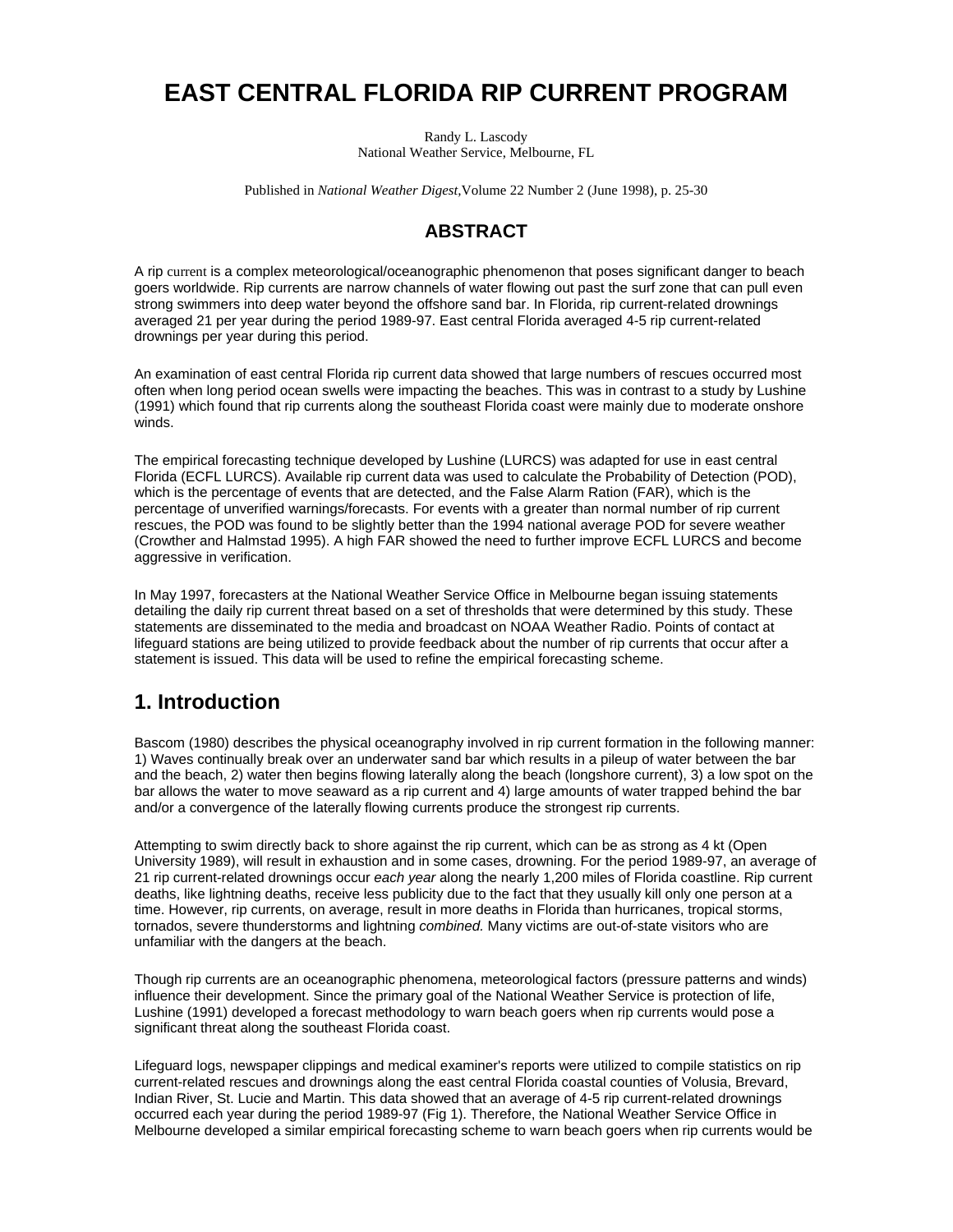more dangerous than normal. Several years of data were analyzed and correlated with wind and sea conditions to establish patterns under which large numbers of rip current rescues occurred.



 Figure 1. Total number of rip current drownings along the east central Florida beaches during the period 1989-97 (average 4-5 per year). Data was compiled from newspaper clippings and medical examiner reports.

The number of rip current rescues varies for each coastal county across east central Florida (Fig 2).



Figure 2. Average number of rip current rescue victims for each month for three east central Florida counties (during their periods of record shown). Volusia county (includes Daytona Beach) has by far the greatest number of rip current rescues except in the months of December through February when ocean temperatures are in the 50s and 60s. Martin county (east of Lake Okeechobee) has more rip current rescues during December through February due to the warmer Gulf Stream waters just offshore.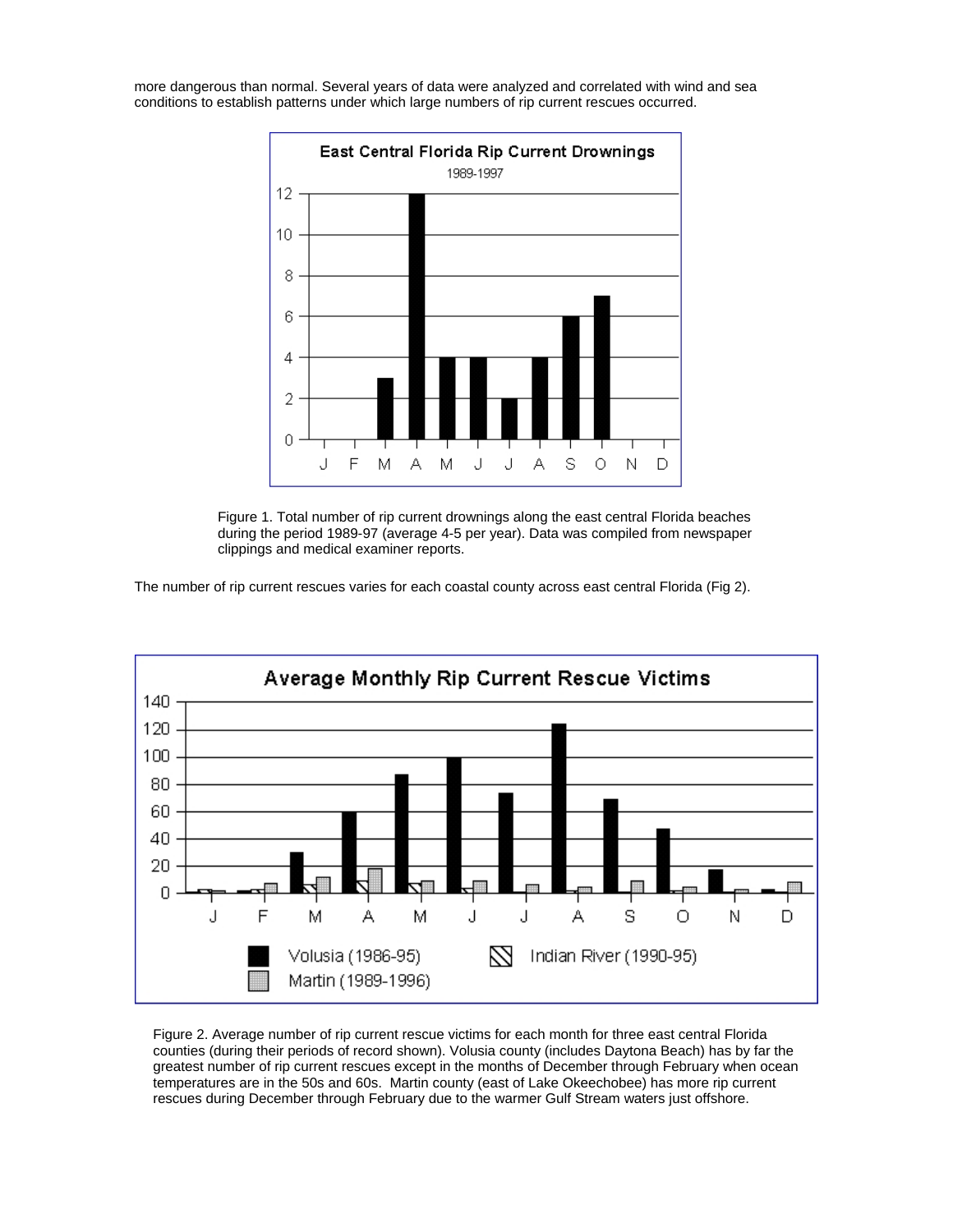Volusia County averages more rescues each year than all other counties in Florida combined. This is due to many factors which generate numerous, strong rip currents and the very high volume of people entering the surf around Daytona Beach, which is sometimes touted as "the world's most famous beach." One contributing factor is that Volusia County shorelines have finer sediments than a lot of beaches in Florida. This allows sand to move more freely and form bars which are important for rip current generation. Additionally, the coast is frequently affected by ocean swells that produce mass transport of water onto the beach, which is necessary for strong rip current formation. The Volusia County beach safety program is among the five largest in the country. Lifeguards are well trained with respect to the dangers of rip currents, which occur nearly everyday.

The remaining coastal counties of east central Florida have significantly less rip current rescues than Volusia County. However, there are an increasing number of people visiting the beaches of these counties, many of whom do not understand the danger of rip currents and attempt to swim where there are no lifeguards. Many local communities have plans for substantial beach replenishment where erosion has depleted beaches significantly during the past several decades. This could lead to an increase in the formation of sand bars that help generate dangerous rip currents.

### **2. Development of Empirical Forecast Model**

Lushine's empirical model to forecast rip currents along the southeast Florida coast, LURCS, (LUshine Rip Current Scale) placed the greatest weight on moderate to strong onshore winds. However, an analysis of east central Florida rip current rescues showed that about 75 percent occurred on days when *long period swells* were the primary formation mechanism (Fig 3).



Figure 3. Percentage of rip current rescues due to swells and winds for three east central Florida counties (during their periods of record shown).

The southeast Florida coastline is protected from most long period swells. This is due to: 1) the north northeast to south southwest orientation of the shoreline, which prevents north swells from reaching the coast and 2) the shallow waters around the Bahama Islands which block most of the effects of northeast, east and southeast swells. However, a few rip current drownings have occurred along the southeast coast when winds were *offshore* but swells generated by distant hurricanes were impacting the beaches. For example, Hurricane Bertha moved to within 300 miles of southeast Florida during July 1996. Swells generated by the hurricane contributed to two rip current-related drownings on 13 July at Miami Beach (National Climatic Data Center 1996).

Analysis results for east central Florida showed that swells with long periods (> 12 sec.) were almost always accompanied by greater numbers of rip current rescues, even when the swell heights were only two feet.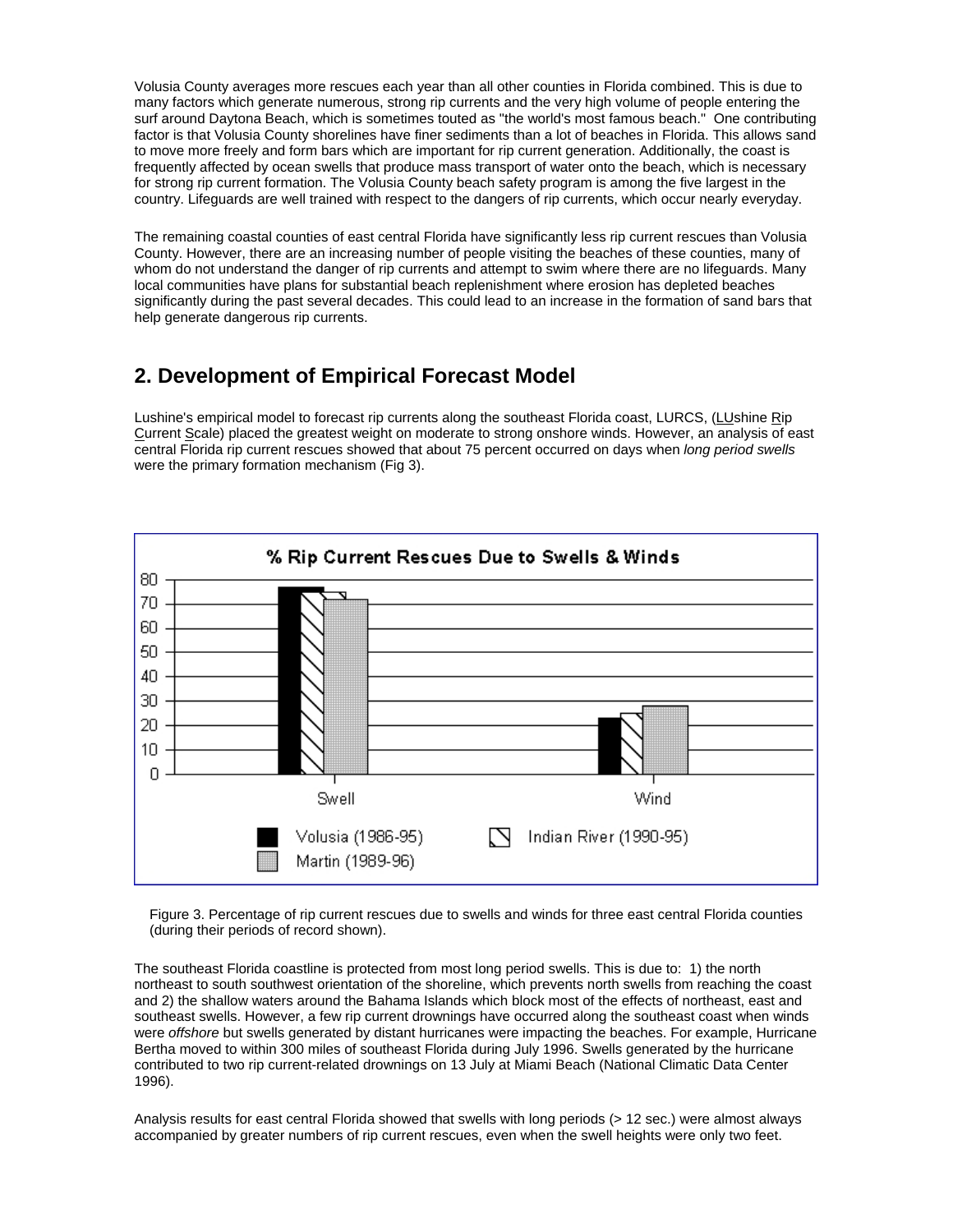Therefore, the LURCS model was modified to account for the greater impact of swells. An East Central Florida (ECFL) LURCS checklist (see Appendix) was formulated that Melbourne forecasters use to calculate the daily rip current threat. Similar to LURCS, this checklist incorporates a Wind and Swell Factor. The Wind Factor places the greatest emphasis on onshore winds (40-110º) for rip current formation. More oblique angles to the coastline are also included with the qualification that a longshore movement of water is the greatest danger (drownings have occurred with this weaker current as people are pushed off the sand bar into deep water). The LURCS model includes a swell *height* factor only. In order to give greater weight to the Swell Factor, a swell *period* factor is included in ECFL LURCS. Lastly, a Miscellaneous Factor accounts for: 1) the residual wind/swell effects that may not be shown by the sparse data network, and 2) the higher astronomical tides associated with a full moon.

Thresholds have been established for the level of the daily rip current threat. Regularly issued Hazardous Weather Outlooks (Fig. 4) emphasize that the threat is either *greater* or *much greater* than normal. Statements called for by the LURCS model mention a *chance* of rip currents or a *likelihood* of rip currents. This latter phraseology was deemed inappropriate for east central Florida since rip currents occur nearly every day along some beaches.

\_\_\_\_\_\_\_\_\_\_\_\_\_\_\_\_\_\_\_\_\_\_\_\_\_\_\_\_\_\_\_\_\_\_\_\_\_\_\_\_\_\_\_\_\_\_\_\_\_\_\_\_\_\_\_\_\_\_\_\_\_\_\_\_\_\_\_\_\_\_\_\_\_\_\_\_\_\_\_\_\_\_\_\_\_\_\_

#### **EAST CENTRAL FLORIDA HAZARDOUS WEATHER OUTLOOK NATIONAL WEATHER SERVICE MELBOURNE FL 700 AM EDT FRI MAY 30 1997**

**...RIP CURRENT THREAT REMAINS MUCH GREATER THAN NORMAL TODAY...** 

**HIGH PRESSURE ALONG THE EASTERN SEABOARD WILL PRODUCE ONE MORE DAY OF MODERATELY STRONG EASTERLY WINDS. SEAS OFFSHORE REMAIN IN THE 6 TO 7 FOOT RANGE THIS MORNING. WITH A CONTINUATION OF ONSHORE WINDS OF 10 TO 15 MPH...THE THREAT OF RIP CURRENTS WILL AGAIN BE GREATER THAN NORMAL. TRY TO SWIM AT BEACHES GUARDED BY THE BEACH PATROL. IF NO GUARDS ARE PRESENT...CONSIDER STAYING OUT OF WATER GREATER THAN KNEE DEEP. IF YOU ARE CAUGHT IN A RIP CURRENT...SIGNAL SOMEONE ON SHORE FOR HELP AND SWIM PARALLEL TO THE BEACH TO GET OUT OF THE RIP CURRENT...THEN SWIM TOWARD SHORE.** 

**\_\_\_\_\_\_\_\_\_\_\_\_\_\_\_\_\_\_\_\_\_\_\_\_\_\_\_\_\_\_\_\_\_\_\_\_\_\_\_\_\_\_\_\_\_\_\_\_\_\_\_\_\_\_\_\_\_\_\_\_\_\_\_\_\_\_\_\_\_\_\_\_\_** 

Figure 4. Example of a statement issued to alert the public and emergenct management officials of the rip current threat during an event that occurred 29-31 May 1997.

More than 50 percent of the rip current rescues occurred on weekends and major holidays. Therefore, the threshold for statement issuance on weekends/holidays was set slightly lower to account for the greater number of people that visit the beaches on those days.

Frequently, large numbers of rescues occur with the following sequence of events: 1) moderate/strong onshore winds generate choppy surf and strong rip currents, but most people stay out of the water due to the relentless beach pounding caused by the short period wind waves, 2) as winds subside and the seas become less choppy, people venture back into the surf in large numbers, however long period swells result in above normal amounts of water piling up on the beach and formation of dangerous rip currents. If these events are not anticipated by the beach patrols, a significant staffing shortage could occur and lead to increased danger to bathers. Therefore, the east central Florida rip current program has placed an emphasis on diagnosing when these types of events will occur.

A rip current event that followed this scenario occurred in late May 1997. High pressure built to the mid Atlantic coast on the 29th behind a frontal system. This produced 20 kt northeast winds over the coastal waters and very rough surf conditions but few rip current rescues. The gradient relaxed to 15 kt on 30 May (Fig. 5A) which allowed more people to enter the surf. There were 10 rescues in Volusia county and one drowning at Daytona Beach Shores. The pressure gradient became slack on Saturday, 31 May (Fig. 5B). The data buoy 20 nm offshore Cape Canaveral showed incoming swells of 4 ft with a period of 9-11 sec. In excess of 100 rescues occurred in Volusia county and two were reported in Martin county.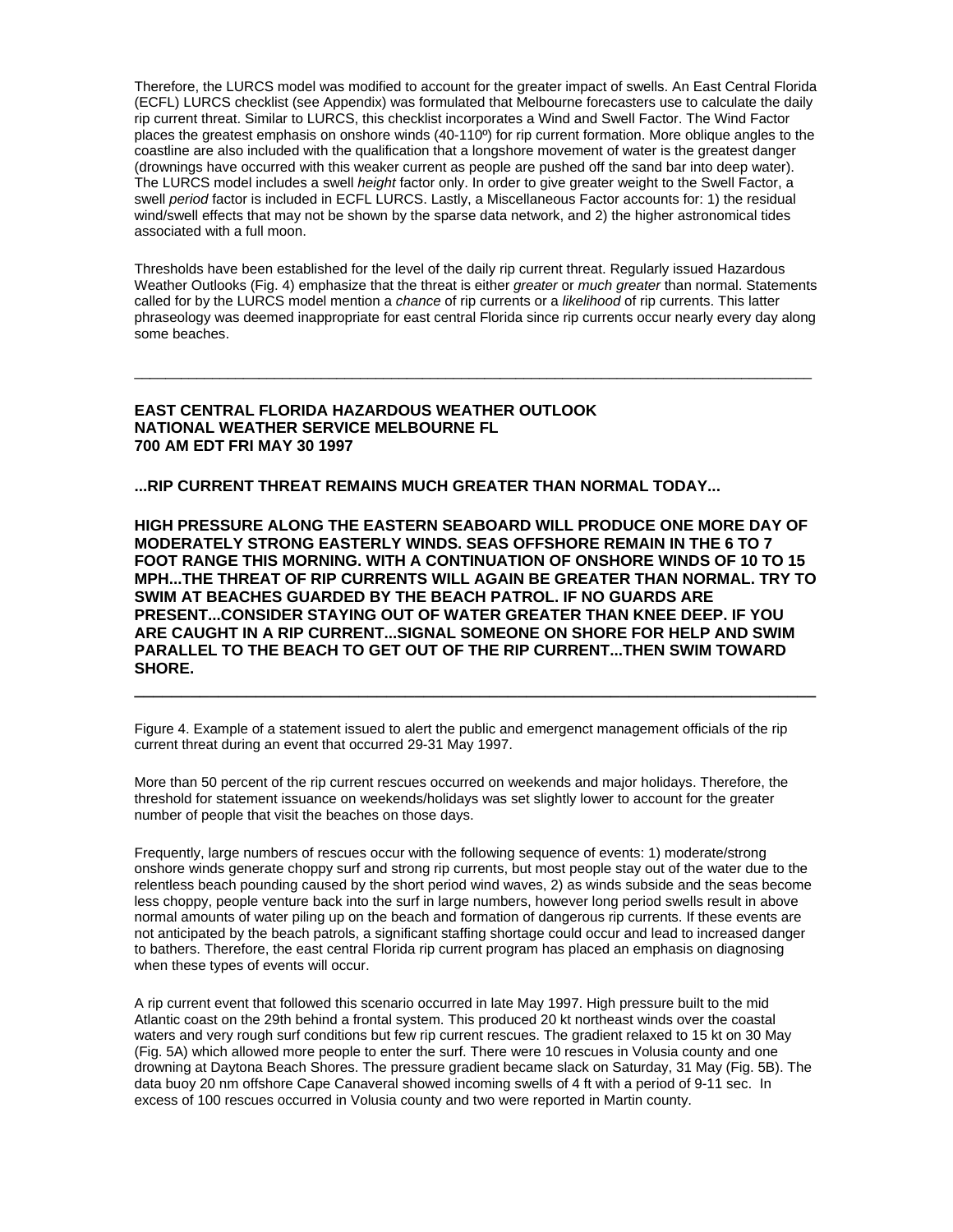

Figure 5A. Surface chart valid 1200 UTC 30 May 97. High pressure center is well north of Florida; east central Florida receiving a 15 knot northeast gradient wind.



Figure 5B. Surface chart valid 1200 UTC 31 May 97. Weak pressure gradient exists across Florida.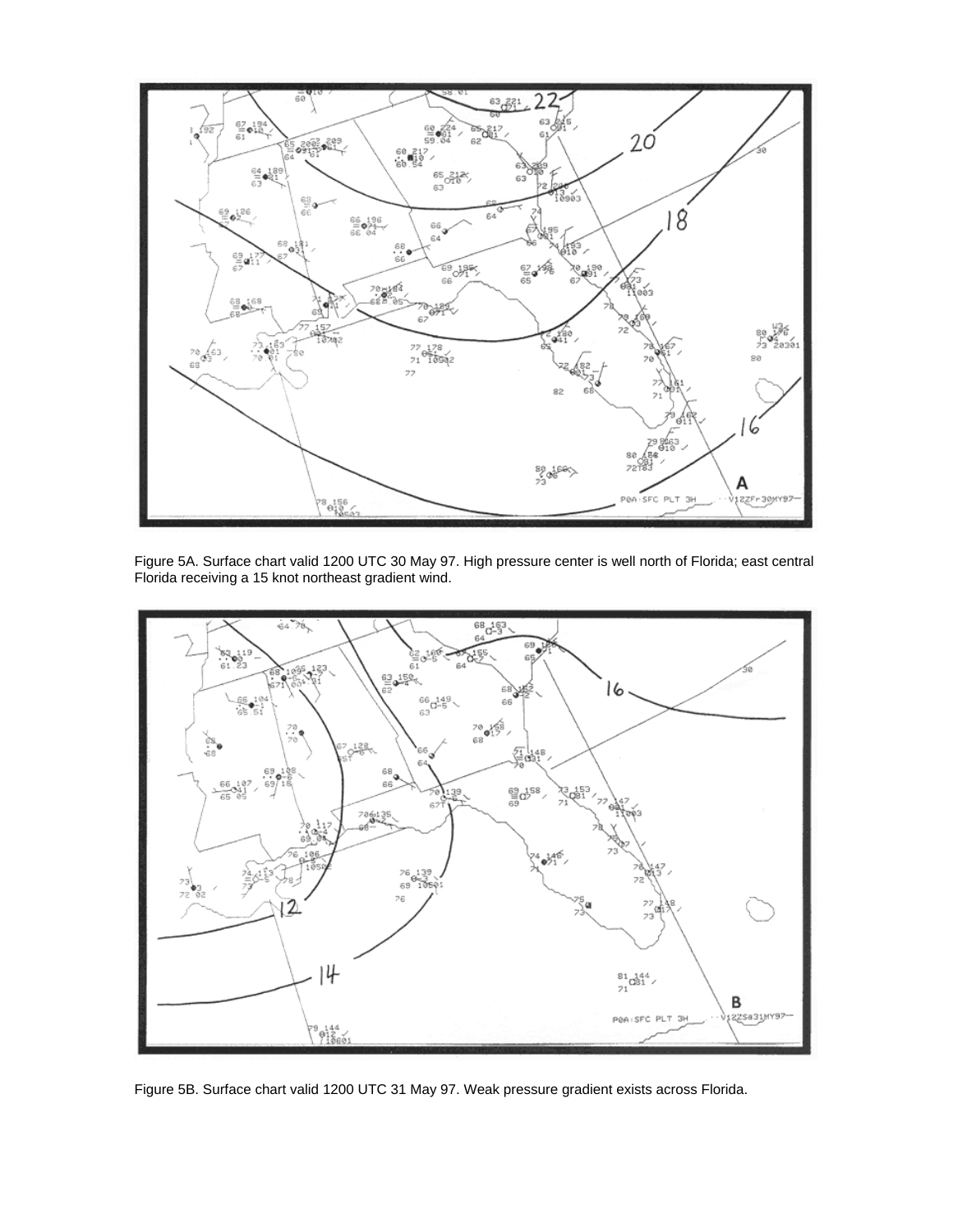## **3. Analysis and Verification of Forecast Model**

Figure 2 shows that the number of Volusia county rip current rescue victims<sup>1</sup> increases significantly during the summer. However, the most *drownings* in east central Florida occur in April (Fig. 1) , which may indicate that the *strongest* rip currents occur at this time and not during the summer, when the most *rescues* occur. The frequency of breezy onshore winds across east central Florida increases during March and April, which indicates that rip currents should be numerous. The April drowning maximum also coincides with the beginning of a period of significant warming of Daytona Beach water temperatures, from an average 65 ºF in March, to 73 °F by the end of April and 78 °F by May (National Ocean Data Center 1987). Therefore, cool water temperatures likely keep most people out of the water during March, while lighter winds during May reduce the number and/or strength of rip currents. These factors lead to fewer rip current drowning victims during March and May, compared to the maximum which occurs in April. The summer peak in rescues (Fig. 2) is due to the greater volume of people entering the surf. Possible explanations for the lower number of summer *drownings* are: 1) the rip currents are not as strong and/or 2) a greater number of people in the water allows for quicker recognition of those caught in rip currents.

The secondary peak in rip current drownings that occurs in September and October is likely due to the combination of three factors: 1) long period swells generated by tropical cyclones that reach the coast, 2) compared to summer, the frequency of stronger wind events increases, and 3) ocean waters remain warm which produces favorable swimming conditions.

Using the checklist in the Appendix and rip current *rescue* data available for the 1989-1996 period, a POD of 0.76 was attained. This is slightly better than the 1994 national average POD for severe weather (0.72) determined by Crowther and Halmstad (1995). The POD for rip current *drownings* during this same period was 0.91.

In order to determine whether an inordinate number of false alarms would occur using the checklist, daily ECFL LURCS values were calculated for 1995 and the first nine months of 1996, then compared to days where rescues were documented. A FAR of 0.59 was calculated, which is much higher than the 0.44 value that was found by Lushine (1991). This relatively high FAR is misleading in that *rescues* were used to verify whether there were rip currents. Just because there were no rescues reported on a particular day does not necessarily mean that there were *no* rip currents. The data also showed that when the surf was very rough (i.e., the ECFL LURCS value was >4), there often were *no* rip current rescues reported. There are likely very dangerous rip currents on these days, but most people stay out of the water due to the rough conditions. Additionally, the east central Florida air and water temperatures during the winter months are much cooler than along the southeast coast. There have been no reported rip current drownings across east central Florida during the November-February period (Fig. 1). A lower FAR (0.51) was attained when these months were deleted from the verification data.

As a further check of the proposed forecasting scheme, a detailed twelve month data sample was obtained from St. Lucie County. Lifeguards recorded all days where rip currents were *observed*. Analysis of this data confirmed the assertion that the high FAR obtained for the 1995-96 data sample was due to lack of observational data. The FAR during this twelve month period was reduced to an astonishingly low 0.10. However, the POD was also reduced (0.66). This is likely because the data included days that had only minor, less threatening rip currents. Any forecasting scheme will likely have a difficult time detecting these weaker events.

### **4. Summary and Goals**

Collected data revealed that an average of 4-5 rip current-related drownings occur each year in east central Florida. Analysis of wind/wave reports showed that specific synoptic weather patterns were usually identifiable on days with rip current-related drownings or large numbers of rescues. The resultant conclusion was that rip currents, though an oceanographic phenomena, were driven by meteorological factors. Since the main goal of the National Weather Service is to protect life, an East Central Florida Rip Current Program was conceived. An empirical forecasting scheme developed for southeast Florida (LURCS) was adapted for use in computing the daily east central Florida rip current threat (ECFL LURCS checklist). The primary modifications to LURCS include a quantification of the wind direction along with the addition of the effects of swell *period* and high astronomical tides. The checklist also emphasizes days where the longshore current is likely to be strong. Future plans are to establish a threshold for the issuance of a Heavy Surf Advisory.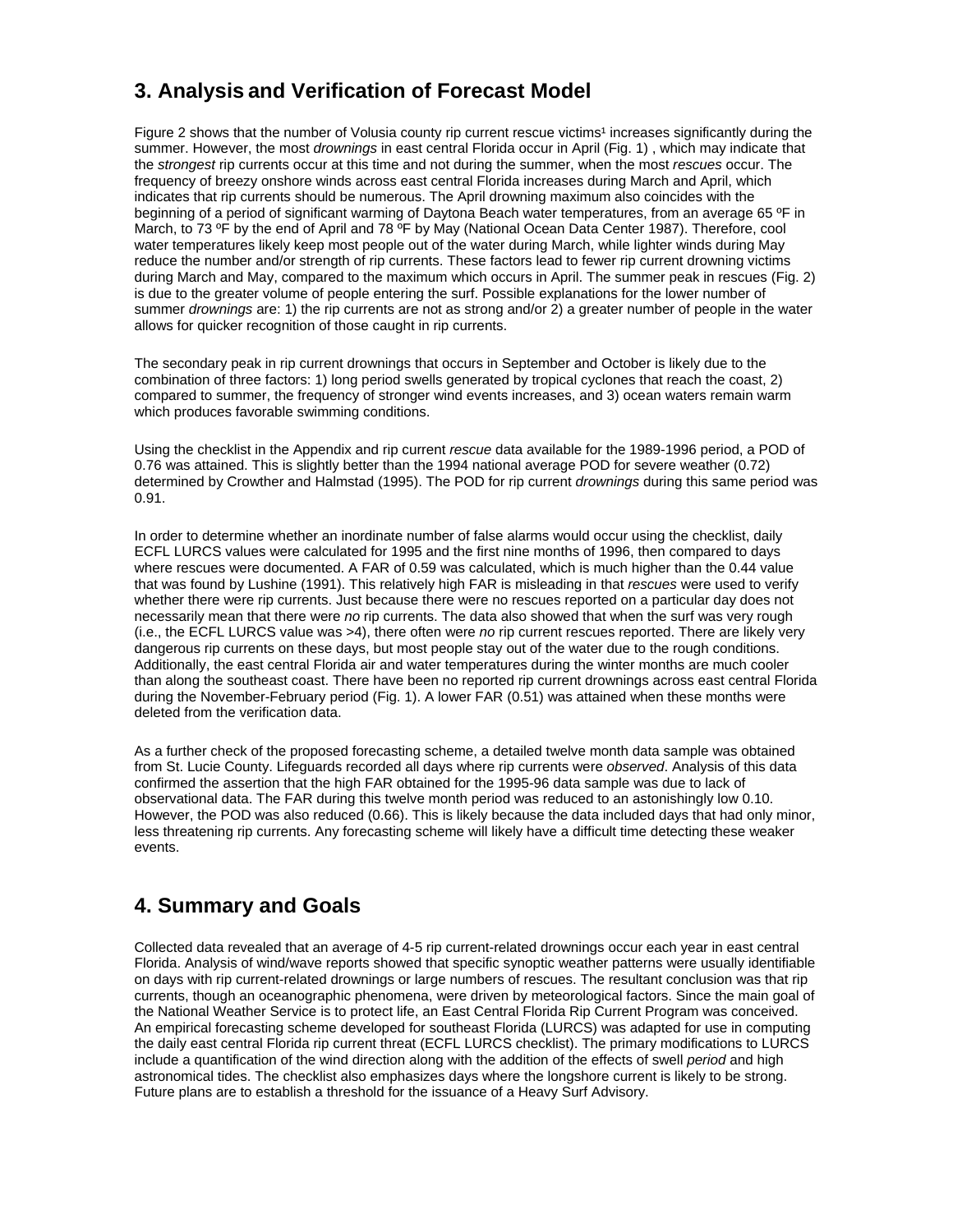Using the ECFL LURCS checklist and available data, a POD for rip current rescues was found to be better than the 1994 national average POD for severe weather. The high FAR value that was calculated for 1995-96 shows the need to further improve the forecasting scheme and become aggressive in verification. Points of contact have been established at lifeguard stations to provide feedback about the number of rip currents that occur after a statement is issued. This is the data that will be used to refine the empirical forecasting scheme.

Increased public awareness is also a goal of the East Central Florida Rip Current Program. The media will be called upon to bring greater awareness of rip current danger to those who use the beaches. Tourists are especially vulnerable since they are not all knowledgeable about ocean dangers and do not seem to pay attention to the news reports while on vacation. Therefore, national exposure from the news media will likely be utilized to increase awareness across the country.

All county offices having access to the normal suite of National Weather Service products will receive statements indicating the threat of rip currents. The statements will also be broadcast on NOAA Weather Radio so individual lifeguard stations as well as the general public will be alerted.

#### **Acknowledgments**

The author is especially grateful to Jackie Cartwright and Terry Ingoldsby who participated in the collection of *data for this study. Appreciation is also shown to those who made the rip current data available in Brevard, Indian River, Martin, St. Lucie and Volusia counties. Additionally, a very special thanks to Jim Lushine, who inspired this work and Dave Sharp who offered valuable advice during preparation of this paper.*

### **Author**

Randy Lascody received a BS degree in meteorology from Northern Illinois University in 1981. His career in the National Weather Service began in 1986 at the Miami, Florida office. He transferred to Melbourne in 1990 and is now a Senior Forecaster. Experience in the office's SWIFT Boat Project in 1994 developed his understanding of coastal marine forecasting problems. He became the marine focal point for the Melbourne NWS office in 1995.

### **References**

Bascom, W., 1980: *Waves and Beaches,* Anchor Press/Doubleday, Garden City, New York, 227-230.

Crowther, H. G., and J. T. Halmstad, 1995: Severe local storm warning verification: 1994, *NOAA Technical Memorandum NWS NSSFC-41*.

Lushine, J. B., 1991: A study of rip current drownings and related weather factors. *Natl. Wea. Dig.,*16, 13-19.

National Climatic Data Center, 1996: Storm Data, Volume 38, Number 7, p. 56.

National Ocean Data Center, 1987: *NODC'S Water Temperature Guide to Atlantic Beaches.*  NOAA/NESDIS/NODC. Available [on-line] http://www.nodc.noaa.gov/dsdt/wtg12.html

Open University, 1989: *Waves, Tides, and Shallow-Water Processes,* Pergamon Press, Elmsford, New York, 102-104.

**1 Rip current** *rescue* **data included in this paper is for the following time periods:**

**Volusia 1986-1996 Brevard 1996 (5 months) Indian River 1990-95 (excluding 1991) St Lucie 10/95 - 9/96 Martin 1989-1996**